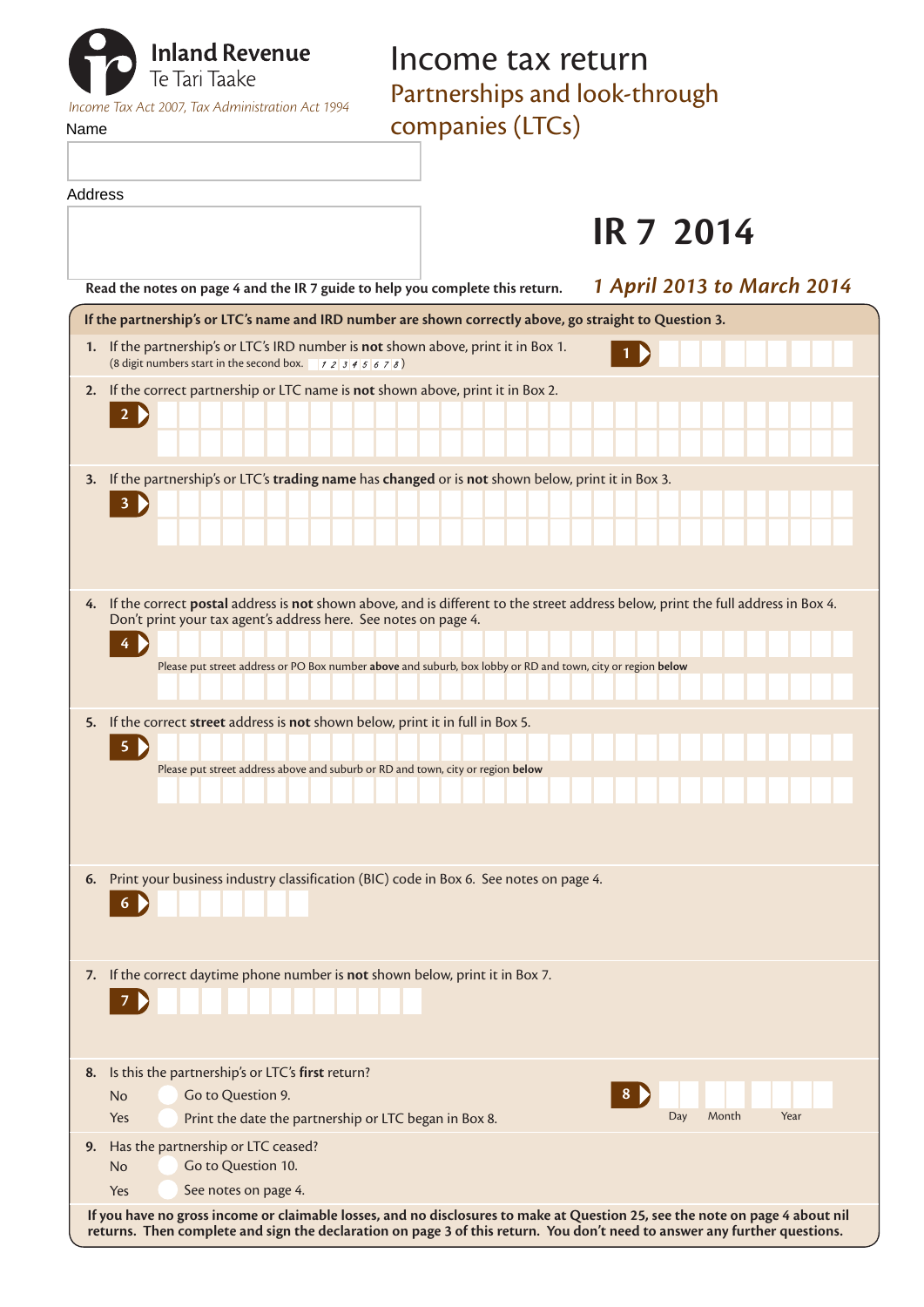# *Income*

| 10. | Did the partnership or LTC receive any schedular payments?                                                                                                                                                       |                                                                                                                                      |
|-----|------------------------------------------------------------------------------------------------------------------------------------------------------------------------------------------------------------------|--------------------------------------------------------------------------------------------------------------------------------------|
|     | <b>No</b><br>Go to Question 11.                                                                                                                                                                                  | See page 5 of the guide. Print the totals here.<br>Yes                                                                               |
|     | Total withholding tax deducted<br>S<br>10A                                                                                                                                                                       | Total gross schedular payments<br>\$<br>10B                                                                                          |
|     |                                                                                                                                                                                                                  |                                                                                                                                      |
| 11. | Did the partnership or LTC have any New Zealand interest paid or credited to it?<br>Go to Question 12.<br><b>No</b>                                                                                              | Yes<br>See pages 5 to 7 of the guide. Print the totals here.                                                                         |
|     |                                                                                                                                                                                                                  | Keep any certificates.                                                                                                               |
|     | <b>Total RWT</b><br>\$                                                                                                                                                                                           | Total gross interest-if a loss, put a minus sign in the last box<br>11B<br>Ş                                                         |
|     |                                                                                                                                                                                                                  |                                                                                                                                      |
| 12. | Did the partnership or LTC have any New Zealand dividends paid or credited to it, or did the partnership or LTC receive<br>shares instead of dividends? Include any dividends from partnerships, LTCs or trusts. |                                                                                                                                      |
|     | Go to Question 13.<br>No                                                                                                                                                                                         | Yes<br>See pages 7 and 8 of the guide. Print the totals here.                                                                        |
|     | Total dividend imputation credits                                                                                                                                                                                | Keep any statements.                                                                                                                 |
|     | S<br>12                                                                                                                                                                                                          |                                                                                                                                      |
|     | Total dividend RWT and payments for foreign dividends<br>\$<br>12A                                                                                                                                               | Total gross dividends<br>\$<br>12B                                                                                                   |
|     |                                                                                                                                                                                                                  |                                                                                                                                      |
| 13. | Did the partnership or LTC receive any taxable distributions from a Māori authority?<br>No                                                                                                                       | Yes                                                                                                                                  |
|     | Go to Question 14.                                                                                                                                                                                               | See pages 9 and 10 of the guide. Print the totals here.<br>Keep your Māori authority distribution statements.                        |
|     | Total Māori authority credits<br>S<br>13A                                                                                                                                                                        | Total Māori authority distribution<br>\$<br>13B                                                                                      |
|     |                                                                                                                                                                                                                  |                                                                                                                                      |
| 14. | at Questions 11, 12, 13, 16, 18, 19.)                                                                                                                                                                            | Did the partnership or LTC receive any income from another partnership? (Exclude any income/losses received you have included        |
|     | Go to Question 15.<br>No                                                                                                                                                                                         | See page 10 of the guide. Print the totals here.<br>Yes                                                                              |
|     | Total partnership tax credits                                                                                                                                                                                    | Total partnership income-if a loss, put a minus sign in the last box                                                                 |
|     |                                                                                                                                                                                                                  | Ş<br>14B                                                                                                                             |
|     | 16, 18, 19.)                                                                                                                                                                                                     | 15. Did the LTC receive any income from another LTC? (Exclude any income/loss received that you've included at Questions 11, 12, 13, |
|     | Go to Question 16.<br>No                                                                                                                                                                                         | See pages 11 and 12 of the guide. Print the totals here.<br>Yes                                                                      |
|     | Total LTC tax credits                                                                                                                                                                                            |                                                                                                                                      |
|     | 15A                                                                                                                                                                                                              |                                                                                                                                      |
|     | Total active LTC income-if a loss, put a minus sign in the last box<br>\$<br>15B                                                                                                                                 |                                                                                                                                      |
|     | Non-allowable deductions this year                                                                                                                                                                               |                                                                                                                                      |
|     | \$.<br>15C                                                                                                                                                                                                       |                                                                                                                                      |
|     | Prior years' non-allowable deductions claimed this year                                                                                                                                                          |                                                                                                                                      |
|     | S<br>15D                                                                                                                                                                                                         |                                                                                                                                      |
|     | Either add Boxes 15B and 15C, or subtract Box 15D from 15B.                                                                                                                                                      | Adjusted LTC income-if a loss, put a minus sign in the last box.<br>\$<br>15E                                                        |
| 16. | Print your answer in Box 15E.<br>Did the partnership or LTC receive any income from overseas?                                                                                                                    |                                                                                                                                      |
|     | Go to Question 17.<br>No                                                                                                                                                                                         | See pages 12 to 15 of the guide. Print the totals here.<br>Yes                                                                       |
|     | Total overseas tax paid                                                                                                                                                                                          | Total overseas income-if a loss, put a minus sign in the last box                                                                    |
|     | \$<br>16A                                                                                                                                                                                                        | \$<br>16B                                                                                                                            |
| 17. | Did the partnership or LTC receive income from business activities?                                                                                                                                              |                                                                                                                                      |
|     | Go to Question 18.<br>No                                                                                                                                                                                         | See page 16 of the guide. Print the total here.<br>Yes                                                                               |
|     |                                                                                                                                                                                                                  | Net income from business activities-if a loss, put a minus sign in the last box<br>Ş<br>17B                                          |
|     |                                                                                                                                                                                                                  |                                                                                                                                      |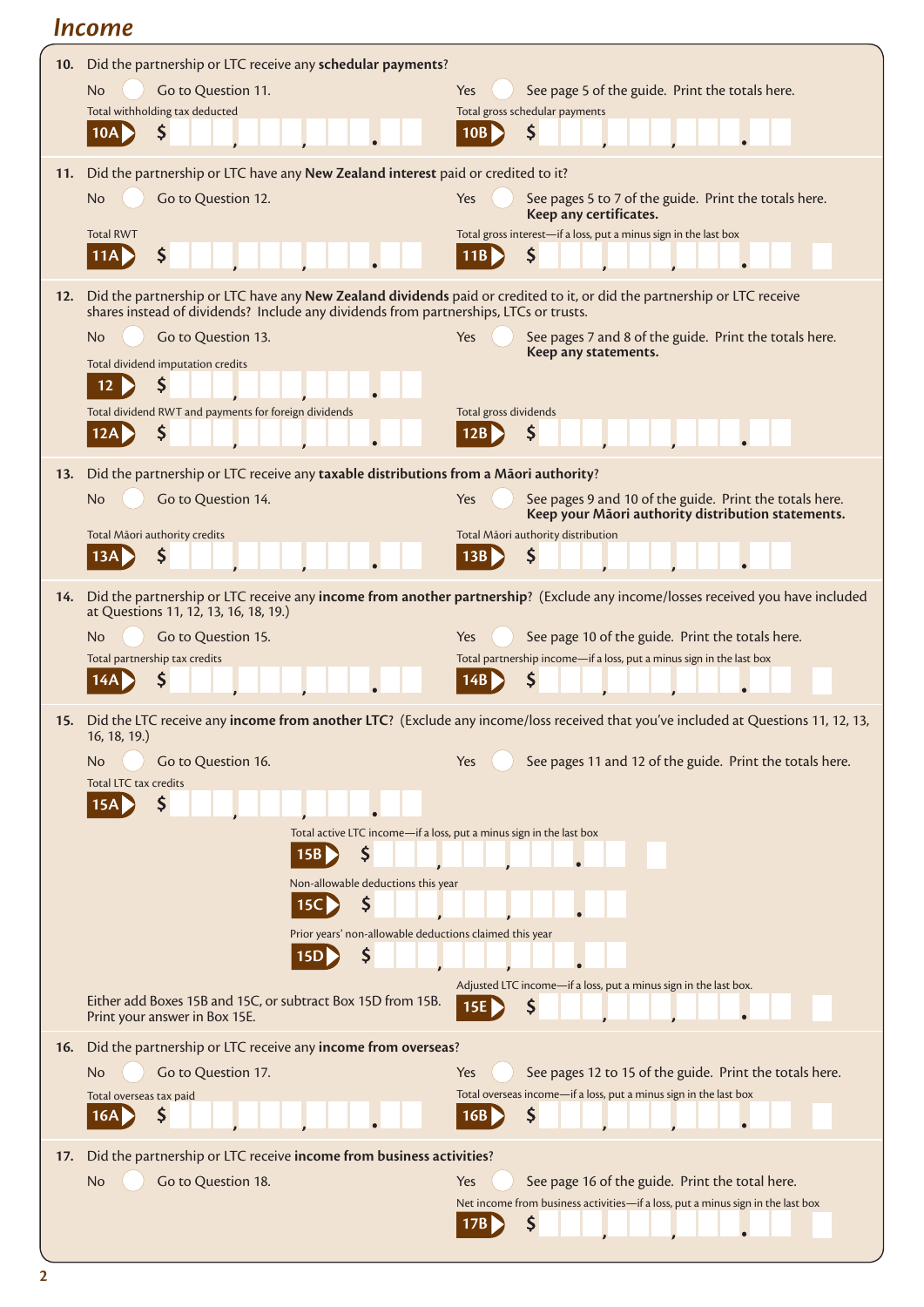| 18. |                                                                                                                                                                       |                                                                                                                                  |
|-----|-----------------------------------------------------------------------------------------------------------------------------------------------------------------------|----------------------------------------------------------------------------------------------------------------------------------|
|     | Did the partnership or LTC receive income from rental activities?                                                                                                     |                                                                                                                                  |
|     | <b>No</b><br>Go to Question 19.                                                                                                                                       | See page 17 of the guide. Print the total here.<br>Yes                                                                           |
|     |                                                                                                                                                                       | Net income from rental activities-if a loss, put a minus sign in the last box                                                    |
|     |                                                                                                                                                                       | \$<br>18B                                                                                                                        |
|     | Did the partnership or LTC receive any other income?                                                                                                                  |                                                                                                                                  |
| 19. | Go to Question 20.<br>No.                                                                                                                                             | See pages 17 to 20 of the guide. Print the total here.<br>Yes                                                                    |
|     | Name of payer                                                                                                                                                         |                                                                                                                                  |
|     |                                                                                                                                                                       |                                                                                                                                  |
|     | Type of income                                                                                                                                                        | Total other income-if a loss, put a minus sign in the last box                                                                   |
|     |                                                                                                                                                                       | \$<br>19B                                                                                                                        |
|     |                                                                                                                                                                       |                                                                                                                                  |
|     | 20. Total income/loss                                                                                                                                                 |                                                                                                                                  |
|     | Add Boxes 10B to 14B, 15E and 16B to 19B. Print the total in Box 20.                                                                                                  | Total income-if a loss, put a minus sign in the last box                                                                         |
|     |                                                                                                                                                                       | S                                                                                                                                |
|     |                                                                                                                                                                       |                                                                                                                                  |
| 21. | Can the partnership or LTC claim expenses?                                                                                                                            |                                                                                                                                  |
|     | No<br>Go to Question 22.                                                                                                                                              | See page 20 of the guide. Print the total here.<br>Yes<br><b>Total expenses</b>                                                  |
|     |                                                                                                                                                                       | \$                                                                                                                               |
|     |                                                                                                                                                                       |                                                                                                                                  |
|     | 22. Total income/loss after expenses                                                                                                                                  |                                                                                                                                  |
|     | Subtract the amount in Box 21 from the total income in Box 20. Print your answer in Box 22.<br>This amount must be completely attributed to the partners or owner(s). |                                                                                                                                  |
|     |                                                                                                                                                                       | Total income after expenses-if a loss, put a minus sign in the last box                                                          |
|     |                                                                                                                                                                       | Ş                                                                                                                                |
|     |                                                                                                                                                                       |                                                                                                                                  |
| 23. | qualifying company (LAQC)?                                                                                                                                            | Did the partnership or LTC have any losses extinguished on transitioning from a qualifying company (QC) or loss attributing      |
|     | Go to Question 24.<br><b>No</b>                                                                                                                                       | See pages 21 and 22 of the guide. Print the amounts here.<br><b>Yes</b>                                                          |
|     |                                                                                                                                                                       | <b>Extinguished losses</b>                                                                                                       |
|     |                                                                                                                                                                       | Ş<br>23                                                                                                                          |
|     | Prior years' deductions                                                                                                                                               | Deductions claimed this year                                                                                                     |
|     | \$<br>$ 23A\rangle$<br><u>in the state of the state of the state of the state of the state of the state of the state of the state of the </u>                         | $\sim$ $\mid$<br>23B                                                                                                             |
|     |                                                                                                                                                                       |                                                                                                                                  |
|     |                                                                                                                                                                       |                                                                                                                                  |
|     | <b>Attribution of income/loss</b>                                                                                                                                     |                                                                                                                                  |
|     | See page 23 of the guide before attributing income/loss.                                                                                                              |                                                                                                                                  |
|     | 24. Attribution of income/loss details attached are for (please tick one):                                                                                            |                                                                                                                                  |
|     | a partnership (IR 7P)                                                                                                                                                 | a look-through company (IR 7L)                                                                                                   |
|     |                                                                                                                                                                       |                                                                                                                                  |
|     | <b>Additional disclosure of foreign investments</b>                                                                                                                   |                                                                                                                                  |
|     | 25. If the partnership or LTC calculates CFC or FIF income under Question 16, please read page 48 of the guide.<br>Tick "yes" if additional disclosure is required.   |                                                                                                                                  |
|     | 25<br>No                                                                                                                                                              | Yes                                                                                                                              |
|     | Go to Question 26.                                                                                                                                                    | Go to Question 26.                                                                                                               |
|     | <b>Declaration</b>                                                                                                                                                    |                                                                                                                                  |
|     | 26. Read this declaration and sign the return.                                                                                                                        |                                                                                                                                  |
|     | This is a true and correct return for the year ended 31 March 2014.                                                                                                   |                                                                                                                                  |
|     | Signature                                                                                                                                                             | There are penalties for not putting in a tax return                                                                              |
|     |                                                                                                                                                                       | or putting in a false return.                                                                                                    |
|     |                                                                                                                                                                       | Keep a copy of this return for your own records.<br>Date                                                                         |
|     | 27. What to do next                                                                                                                                                   |                                                                                                                                  |
|     |                                                                                                                                                                       | Remember—the last day for posting us the return is 7 July 2014—read the notes on page 4 for more information.                    |
|     |                                                                                                                                                                       | Attach all necessary papers to the top of page 3 and make sure the partnership's or LTC's name and IRD number are on all papers. |
|     |                                                                                                                                                                       | All partners and owners must include their share of the partnership or LTC income/loss in their individual tax returns.          |
|     | Post the return to us in the envelope supplied, or send to:<br>Inland Revenue, PO Box 39090, Wellington Mail Centre, Lower Hutt 5045.                                 | <b>RESET form</b>                                                                                                                |
|     |                                                                                                                                                                       |                                                                                                                                  |
|     | Privacy To find out what may happen to the information you provide on this form, see page 51 of the guide.                                                            |                                                                                                                                  |